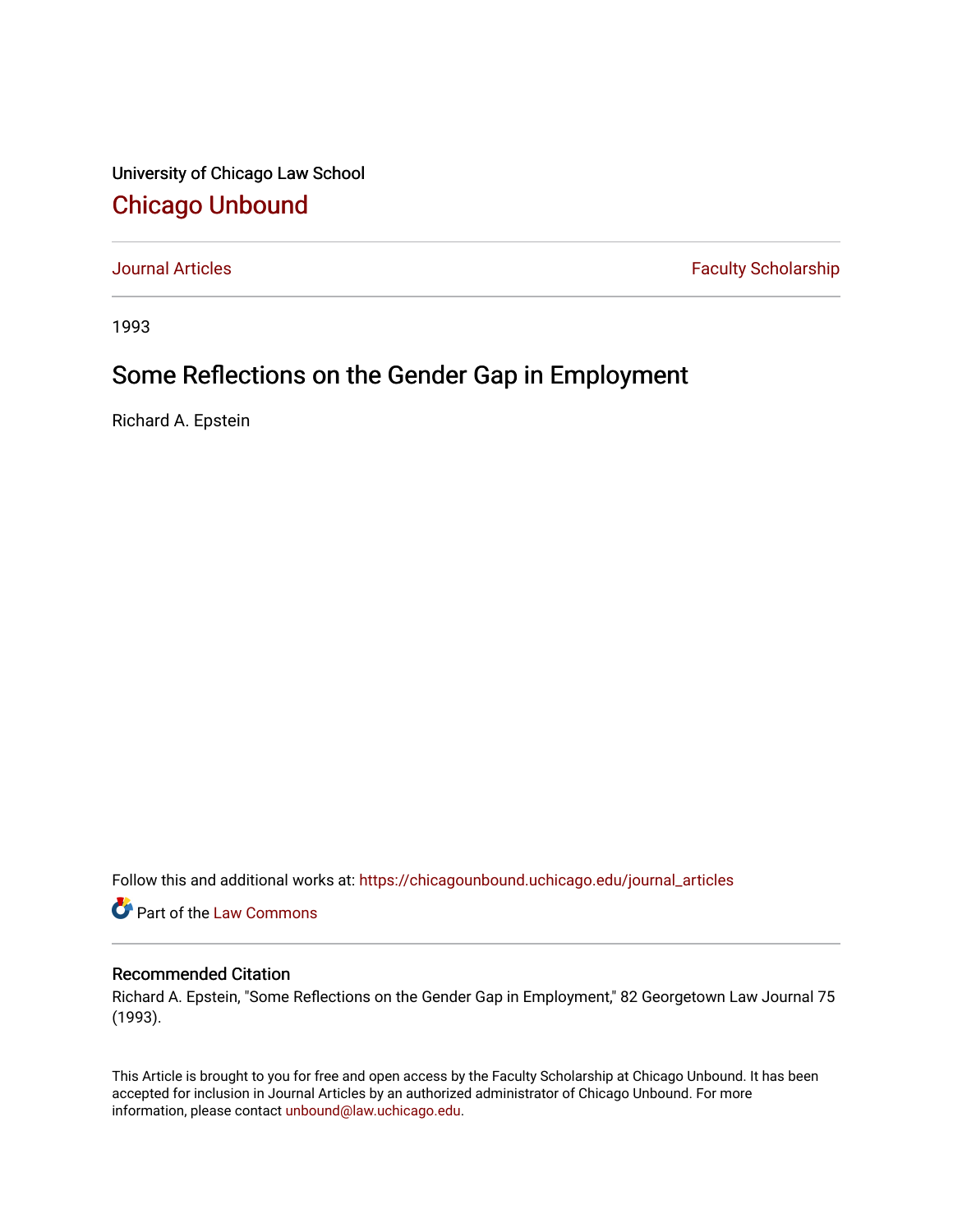# **Some Reflections on the Gender Gap in Employment**

#### RICHARD A. EPSTEIN\*

My disagreement with Professor Jane Friesen's exhaustive analysis of the gender gap begins with its title: *Alternative Economic Perspectives on the Use of Labor Market Policies to Redress the Gender Gap in Compensation.'* That title begs the essential questions that any analyst of the situation, whether economist or lawyer, must confront before the claim of "redress" may be fairly advanced. The idea of redress is closely associated with the corrective justice principle of remedying wrongs committed by one person against another.<sup>2</sup> Corrective justice for its part presupposes that the rights between parties are well defined and is thus parasitic on some larger theory of distributive justice. It then insists that some person has done something to another that has altered the preexisting balance to the wrongdoer's advantage. Redress then is required to correct that grievance. A simple protest that certain events have turned out unfortunate for a claimant may demonstrate personal loss, or it may support an appeal to charity, but in and of itself it does not call for redress as a matter of corrective justice. The person charged with committing a wrongful act must have brought about the claimant's loss by improper means.

The first object of redress under the traditional tort law has always been physical harm. Yet no legal system has ever assumed that the plaintiff's case is made out by the simple and true declaration that she has suffered some form of physical injury, however grievous. Instead, the plaintiff must link that injury with the actions of the defendant-most obviously by showing that the defendant struck the plaintiff a blow that resulted in the harm.3 Thereafter, the second stage of the inquiry is that of *wrongful* injury, which could be addressed in one of two ways. Either it is possible to identify, in the manner of Ernest Weinrib, $4$  the proposition that conduct is

<sup>\*</sup> James Parker Hall Distinguished Service Professor of Law, University of Chicago. I would like to thank Jay Wright for his usual trenchant comments on Professor Friesen's article and my own.

<sup>1.</sup> Jane Friesen, *Alternative Economic Perspectives on the Use of Labor Market Policies to Redress the Gender Gap in Compensation,* 82 GEO. L.J. 31 (1993).

<sup>2.</sup> Richard A. Posner, *The Concept of Corrective Justice in Recent Theories of Tort Law,* 10 J. LEGAL STUD. 187, 200 (1981) ("[C]orrective justice requires annulling a departure from the preexisting distribution of money or honors in accordance with merit, but only when the departure is the result of *an act of injustice,* causing injury.")

<sup>3.</sup> For an early discussion of these causal paradigms, see Richard A. Epstein, *A Theory of Strict Liability,* 2 J. LEGAL **STUD.** 151, 160-89 (1973).

*<sup>4.</sup> See, e.g.,* Ernest J. Weinrib, *Causation and Wrongdoing,* 63 **CHI.-KENT** L. REV. 407, 429-32 (1987).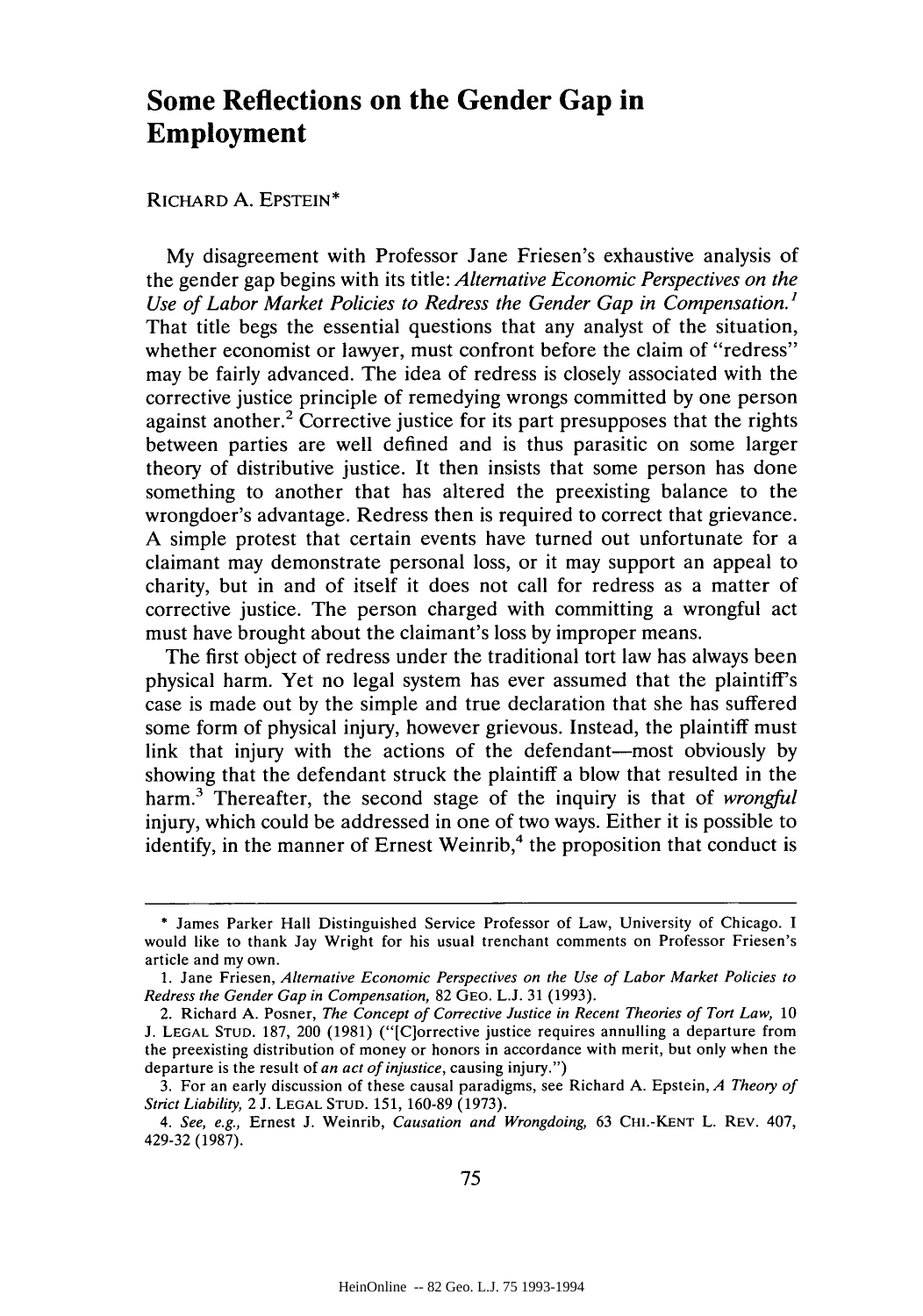wrongful when it is done with negligence or with an intention to harm; or, in the alternative, one could take the position that I have long championed-that conduct is prima facie wrongful when there is an act that causes physical injury for which no excuse or justification is offered.5 Ultimately, the scheme of corrective justice has, I believe, to be grounded in some utilitarian set of notions-a point with which others may well disagree.6 But regardless of how one derives the idea of corrective justice, the question of redress presupposes the identification of some wrong.

So what is the wrong that is found in the gender gap? It is surely not a breach of contract. Nor is it the infliction of any form of physical injury or damage to reputation. Even if some wage differential was observed, it would hardly offer grounds for some form of redress, for these inequalities could stem from all sorts of reasons that give no reason for uneasiness. Skilled workers receive higher wages than unskilled workers. There is a wage gap, but no object for redress. And the same is said for workers with a college education and those without; workers with great experience in the field and those without; workers with technical skills and workers without. But there is no cause for redress, no matter how pronounced the wage gap, unless one class of workers has done something to defeat or diminish the claims and expectations of the other—such as by preventing them by force from entering the market to offer their services.

Professor Friesen sees this point and thus seeks to link the ostensible difference in wages to some failure in the operation of a competitive market. She notes that if women do not observe the same labor market opportunities as men, since the market does not function competitively, its "outcomes... can be viewed as inequitable."<sup>7</sup> But even here her claim is not quite complete. Her paper, correctly in my view, does not treat intentional or explicit discrimination against women as an important source of wage inequity. It therefore does not rely on what would be the strongest claim within the corrective justice family—although one that is hardly free

*6. See generally* Richard A. Epstein, *The Utilitarian Foundations of Natural Law,* 12 HARV. J.L. & **PUB.** POL'Y 713 (1989) (highlighting convergence of natural law ideas with utilitarianism).

<sup>5.</sup> This regime is discussed in sequels to my first strict liability paper. *See* Richard A. Epstein, *Pleadings and Presumptions,* 40 U. CHI. L. REV. 556, 561 (1973) ("The plaintiff's prima facie case should erect a presumption that shifts the burden of explanation to the other party **....");** *see generally* Richard A. Epstein, *Defenses and Subsequent Pleas in a System of Strict Liability,* 3 **J. LEGAL STUD.** 165 (1974); Richard A. Epstein, *Intentional Harms,* 4 J. **LEGAL STUD.** 391 (1975). Over the years, my defense of this basic regime has changed, but my affection for the paradigm of strict liability with defenses has remained pretty strong. *See* Richard A. Epstein, *Causation-In Context: An Afterword,* 63 CHI.-KENT L. REV. 653, 657-66 (1987). For a modern recasting of the causal system in the language of the cheapest cost-avoider, see Steven G. Gilles, *Negligence, Strict Liability, and the Cheapest Cost-Avoider,* 78 VA. L. REV. 1291, 1321 (1992) (asserting that the cheapest cost-avoider criterion can explain strict "causal" liability).

<sup>7.</sup> Friesen, *supra* note 1, at 32.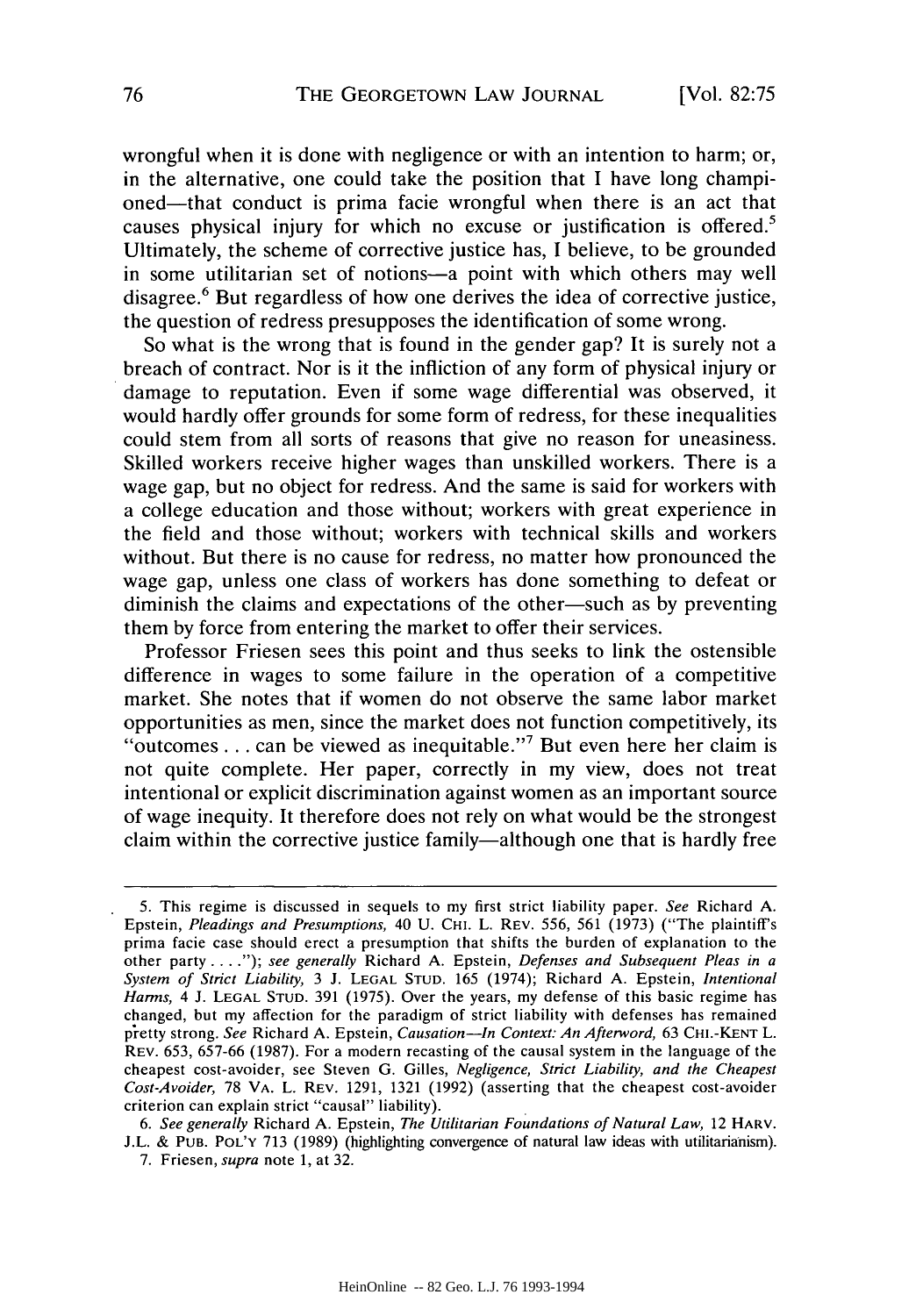**1993]**

from difficulties.<sup>8</sup> Instead it relies on very complex arguments about the imperfections of certain market mechanisms<sup>9</sup> without considering the possibility that some similar mechanisms could work to the detriment of men. In addition, she does not examine those common deviations from competition that give women advantages over men. Some might easily regard the explicit affirmative action programs as falling into that category. Finally, other deviations from competitive outcomes may not disturb the relative balance in wages between men and women. Thus, a monopolist in a labor market will pay lower wages to both men and women, and employ fewer workers in both categories. It may well be that some antitrust response would be appropriate to deal with this market imperfection, but an antidiscrimination law would be a wholly inappropriate remedy.

Nor does Friesen explain why the observed gap in male and female wages should be regarded as the outgrowth of some wrongful process. Initially, that gap should be regarded as a datum that needs explanation. The tone of Professor Friesen's remarks is captured in her first sentence: "Although recent figures suggest an improvement in the relative earnings of women during the 1980s, women in the United States continue to earn significantly less, on average, than do men."<sup>10</sup> The difficulty with that sentence does not go to its descriptive claim, but to the normative proposition that she smuggles into the sentence, for which she offers no justification: namely, that equal earnings for men and women defines the appropriate initial position, from which any deviation is an injustice that requires, at least presumptively, correction from the legal system.

### **I.** WHY **WAGE** EQUALITY?

To see the weakness of Friesen's basic analytical framework, it is useful to mention some of the reasons that could account for the wage differential between men and women. It could well be, and indeed often is, the case that women invest greater amounts of their energy in raising children. They thus take more time out from the workplace and reduce the level of investment in certain types of marketable skills to reflect the reduced

*9. See generally* Friesen, *supra* note 1.

<sup>8.</sup> Even this claim is highly suspect, for intentional discrimination by some employers in competitive markets could well result in market separation but not in wage differentials, an important distinction first raised in GARY **S.** BECKER, THE **ECONOMICS** OF DISCRIMINATION 57-58 (2d ed. 1971). In addition, the entry of rival employers should raise the wages of women to those of equally productive men. *See* VICTOR R. FUCHS, **WOMEN'S QUEST** FOR ECONOMIC EQUALITY 52-56 (1988).

<sup>10.</sup> Friesen, *supra* note 1, at 31. She then cites the familiar figures that the ratio of female to male wages were at 0.60 until 1980, and since then has risen to 0.71 by 1987. *Id.* at 31 n.1. For a far more upbeat account of the shift, see Sylvia Nasar, *Women's Progress Stalled? Just Not So,* N.Y. TIMES, Oct. 18, 1992, **§** 3, at 1 (arguing that women, particularly in the area of money earned as compared to men, made great strides in the 1980s).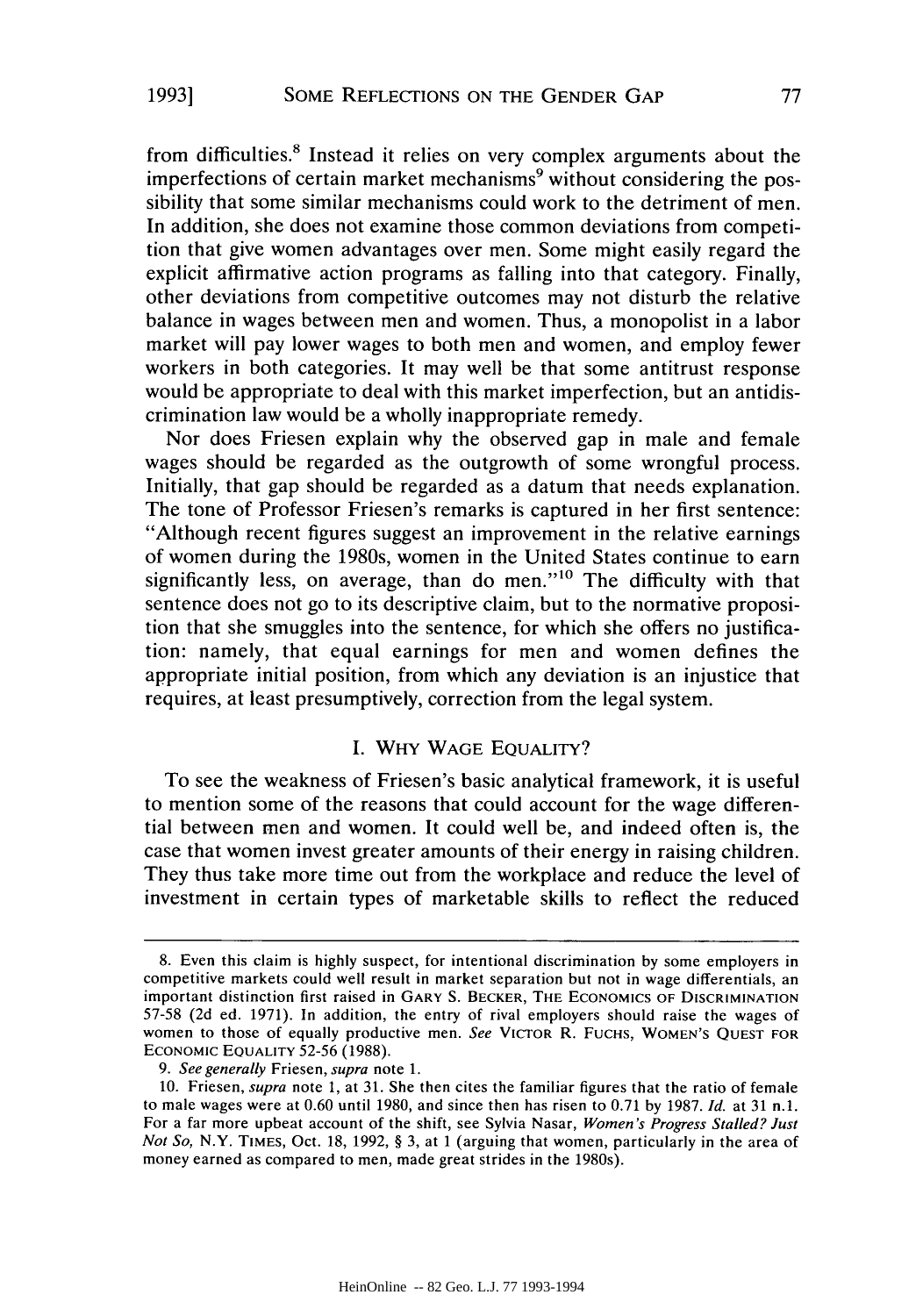period of time that they will remain active in the workforce. When this happens, it is quite plausible to believe that the *total* output of women could be equal to, or even greater than, the output of men if we take into account the imputed value of women's household labor. If the household labor of women is greater in value than that of men, it would be odd (not necessarily wrong) if women as a group also commanded equal wages. The assumption of equal productivity of men and women refers to their overall efforts, not solely those that are market-driven. Since women engaged in full-time work spend on average fewer hours on the job than men, it would be odd to see them earn the same total wages, and perhaps odd to see them command the same hourly wage or salary as well, given on aggregate their smaller commitment to the market.<sup>11</sup> The differential between the sexes reflects quite different investment strategies, both of which are appropriate and legitimate.

Second, the recent compression of the wage differential reflects a reduction in the level of men's wages. In some instances, the reduction in men's wages takes place without any correlative increase in the wages of women<sup>12</sup> (as may happen with racial disparities as well).<sup>13</sup> And, overall, it appears that the recent gains by women have been more than offset by the losses to men. During the 1980s, women's wages have risen on average from \$18,683 to \$20,656, or about ten percent, while men's wages fell eight percent from \$31,315 to \$28,843,<sup>14</sup> leaving an overall small net decline, given that total dollar losses for men exceed the total gains for women.

In light of these trends, the standard of wage equity that Friesen champions is on a clear collision course with the normal standards of economic efficiency. Applying the usual Pareto assumption, a world in which men earn ten and women earn six is superior to one in which men earn eight and women earn six, even though females earn only sixty percent of male wages in the first scenario and seventy-five percent of male

<sup>11.</sup> *See* Nasar, *supra* note 10, § 3, at 1 (asserting that women enter lower paying occupations, are less educated, have less experience, and have fewer valuable skills); *see also* FUCHS, *supra* note 8, at 47-48. "Among white married women with eighteen or more years of schooling and at least one child under twelve at home, only *one in ten* works more than 2,250 hours per year. By contrast, *half* of their husbands do, and one-third of the men work more than 2,500 hours." *Id.*

<sup>12.</sup> *See* Friesen, *supra* note 1, at 57. If the total size of the pie is shrunk because of the allocative inefficiencies of an antidiscrimination law, then *absolute* losses for both men and women are a possible outcome of such statutes.

<sup>13.</sup> The same point could be made about wage differentials in the race context. On the comparative wage trends, see James J. Heckman & **J.** Hoult Verkerke, *Racial Disparity and Employment in Discrimination Law: An Economic Perspective,* 8 YALE L. & POL'Y REV. 276, 281-85 (1990), and my reply in Richard A. Epstein, *The Paradox of Civil Rights,* 8 YALE L. & POL'Y REV. 299, 300-03 (1990); *see also* RICHARD **A. EPSTEIN,** FORBIDDEN **GROUNDS:** THE **CASE** AGAINST EMPLOYMENT **DISCRIMINATION** LAWS 242, 254-59 (1992) [hereinafter EP-**STEIN,** FORBIDDEN **GROUNDS].**

<sup>14.</sup> Nasar, *supra* note 10, § 3, at 1.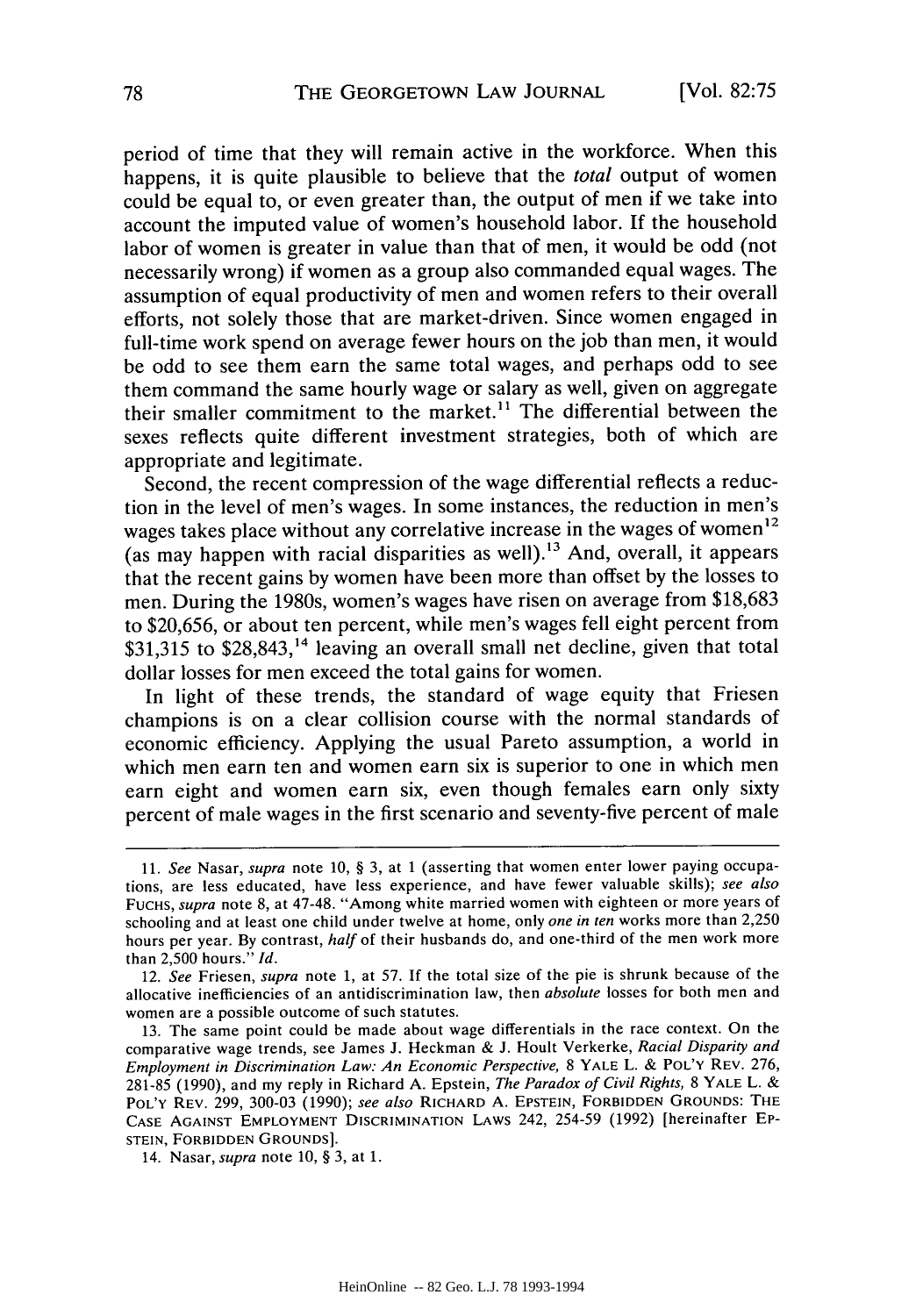wages in the second. Indeed, if push came to shove, I have no doubt that most women would (unless motivated by a destructive form of envy) prefer the first distribution over the second, not only because they are not harmed when others are benefitted, but also because many women will share in the gains achieved by men through the division of take-home income inside marriage, and, indeed, other family arrangements. The goal in all of these cases should be to expand the size of the pie without creating any losers. That desirable social outcome is simply inconsistent with the single-minded vision of wage equality for women.

One can take the argument a step further. If the initial distribution is six for women and ten for men, the question then arises which of two Pareto improvements we should champion. The first increases women's income by one to seven, and leaves men's income at ten; the second leaves women's income at six, and increases men's income to fifteen. If there is any concern with the total size of the gain, given the satisfaction of the Paretian condition, we should in principle prefer the second distribution to the first. The conclusion does not show any concealed favoritism for men. If the choices were a move from six female and ten male to twelve female and ten male (women receive six in gain, men none), or from six female and ten male to six female and eleven male (men receive one unit of gain), the same decision rule commands that women receive all the gain, even though it vaults their wages ahead of those of men.

These hypothetical examples are designed to show the weakness of any egalitarian criterion. As a practical matter, there is always ample reason to suspect the openness of any process in which all the gains are conferred upon a single group of individuals, for the outcome smacks of favoritism and bias, which in turn suggests that we could do better overall if the gains were more evenly divided between the sexes. But we are not here trying to infer the fairness of the process from the distribution of the gains. Instead, we are assuming that the process is fairly constituted, and then asking which alternative outcome we should embrace. In that inquiry one point stands out loud and clear: comparative wages have very little positive correlation with social welfare, and Professor Friesen's essay does nothing to narrow the gap between them.

Third, the standard that Friesen uses is defective because it only considers the relative wages of men and women who survive to find jobs in the workplace. In general, men appear to go to the extremes of both excellence and failure more frequently than women. The percentage of men who die violent deaths or who end up in prisons is far greater than the percentage of women who experience these poor outcomes.<sup>15</sup> A complete

<sup>15.</sup> To give only the most recent statistic: at the end of 1992, there were 833,134 men in prison and only 50,409 women. See **UNITED** STATES DEP'T OF **JUSTICE, BUREAU** OF **JUSTICE** STATISTICS, **BULLETIN,** PRISONERS **IN** 1992, at 4 tbi. 5 (May 1993).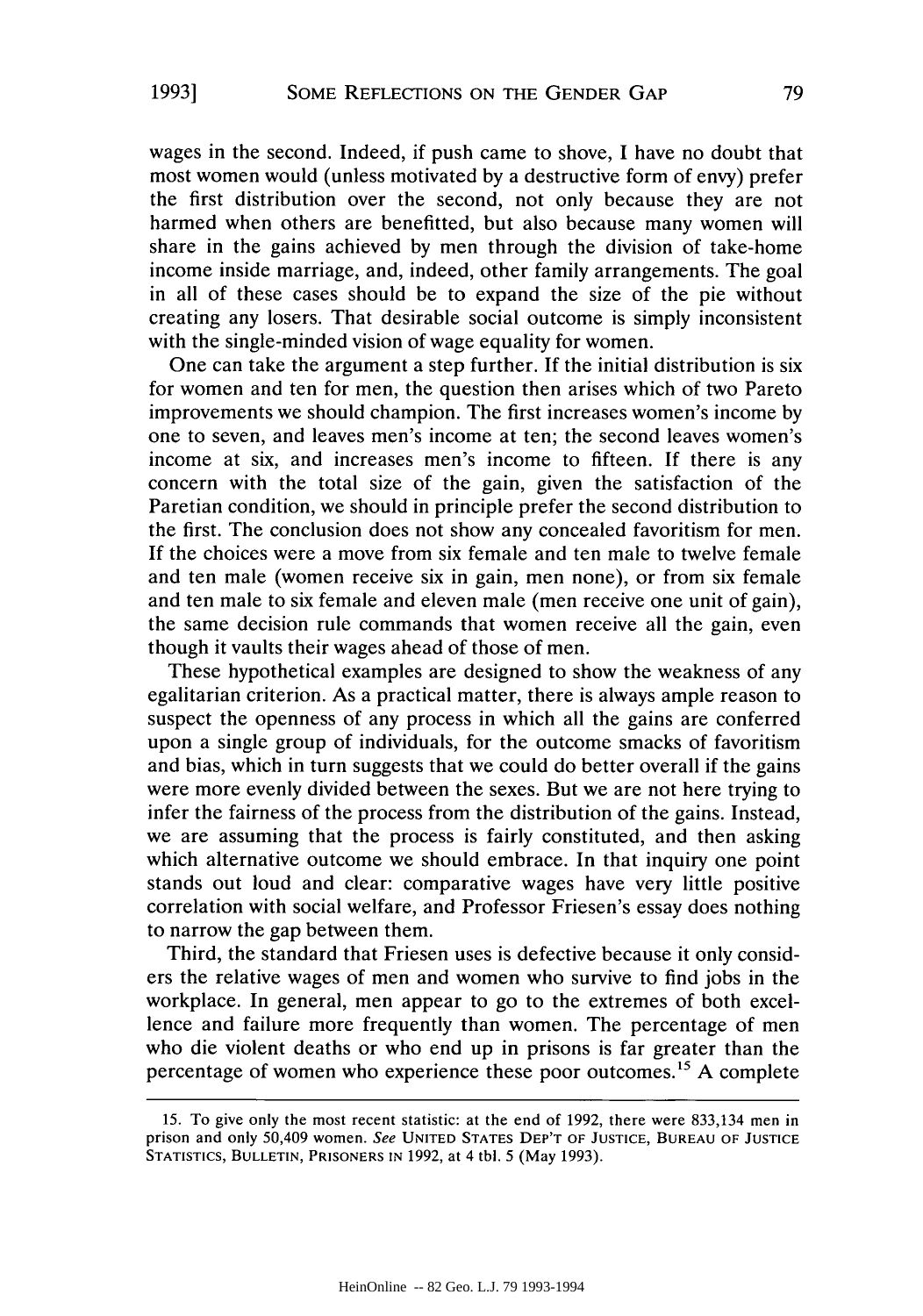evaluation of the relative labor picture must take into account not only those men and women who have survived to earn positive wages, but also those who have fallen by the wayside before they could enter the labor market. Consequently, if we take into account that more men are in prison during their earning years and that more men die of violent death in one form or another, then the size of the wage differential becomes misleading because it does not reflect the greater probability that women have of obtaining work. Again, it is difficult to know how to account for men and women with zero work and zero wages, but however the statisticians resolve this issue, the standard wage differentials are likely to be diminished when this factor is taken into account.

Fourth, Professor Friesen's work does not disaggregate the data so that the comparisons are made for men and women in the same occupation. Thus, the overall gender gap reflects in large measure occupational choices men and women make over the years, and continue to do so, albeit in less pronounced form today.<sup>16</sup> The differentials that are observed are, as one might expect, far smaller within the same career line, as Friesen acknowledges.<sup>17</sup> Thus, if one looks at Professor Friesen's own line of work, Ph.D. economists, the wage ratios between men and women are close to one, that is, somewhere between ninety-five to ninety-nine percent.<sup>18</sup> The point seems important for choosing legal policy because it suggests that it is wholly improper to use the larger differential in overall market wages to buttress any claim of discrimination against women workers: it is a truly misleading apples and oranges comparison. The key element in all cases is the choice of career and the willingness to invest in the education and hard work that makes advancement possible. There is no reason to compel women to follow the same career paths as men, although it seems clear that more women have chosen to do so in recent years.

Fifth, Professor Friesen does not consider that there might be any biological explanation to any wage differences that do remain. Many feminists ignore the entire issue, or assume in the alternative that biological differences are confined to narrow reproductive functions, and have no effect whatsoever on the relative fitness of men and women for certain

<sup>16.</sup> Thus the earlier pattern was for women to concentrate heavily in careers in teaching, social work, and nursing, and although these occupations are still heavily dominated by women, many more women have gone into business and the professions. Nasar, *supra* note 10, § 3, at 10. In 1960, 80% of women who obtained college degrees chose careers in teaching, social work, or nursing. *Id.* The comparable figure for the 1980s is below 30%. *Id.* There have been vast increases in the number of women in law, medicine, and business. *Id.* The percentage of women in engineering has increased as well, but the overall numbers still remain small (7.6% for those currently in the profession and 9.4% for those graduating in 1988). *Id.* In fact, the sex-linked differences are likely to be greater once further disaggregation is done. Although women may account for about 18% of all physicians, *id.,* they are a smaller percentage of surgeons, and a still smaller percentage of neurosurgeons.

<sup>17.</sup> Friesen, *supra* note 1, at 41 n.34.

<sup>18.</sup> Nasar, *supra* note 10, § 3, at 1.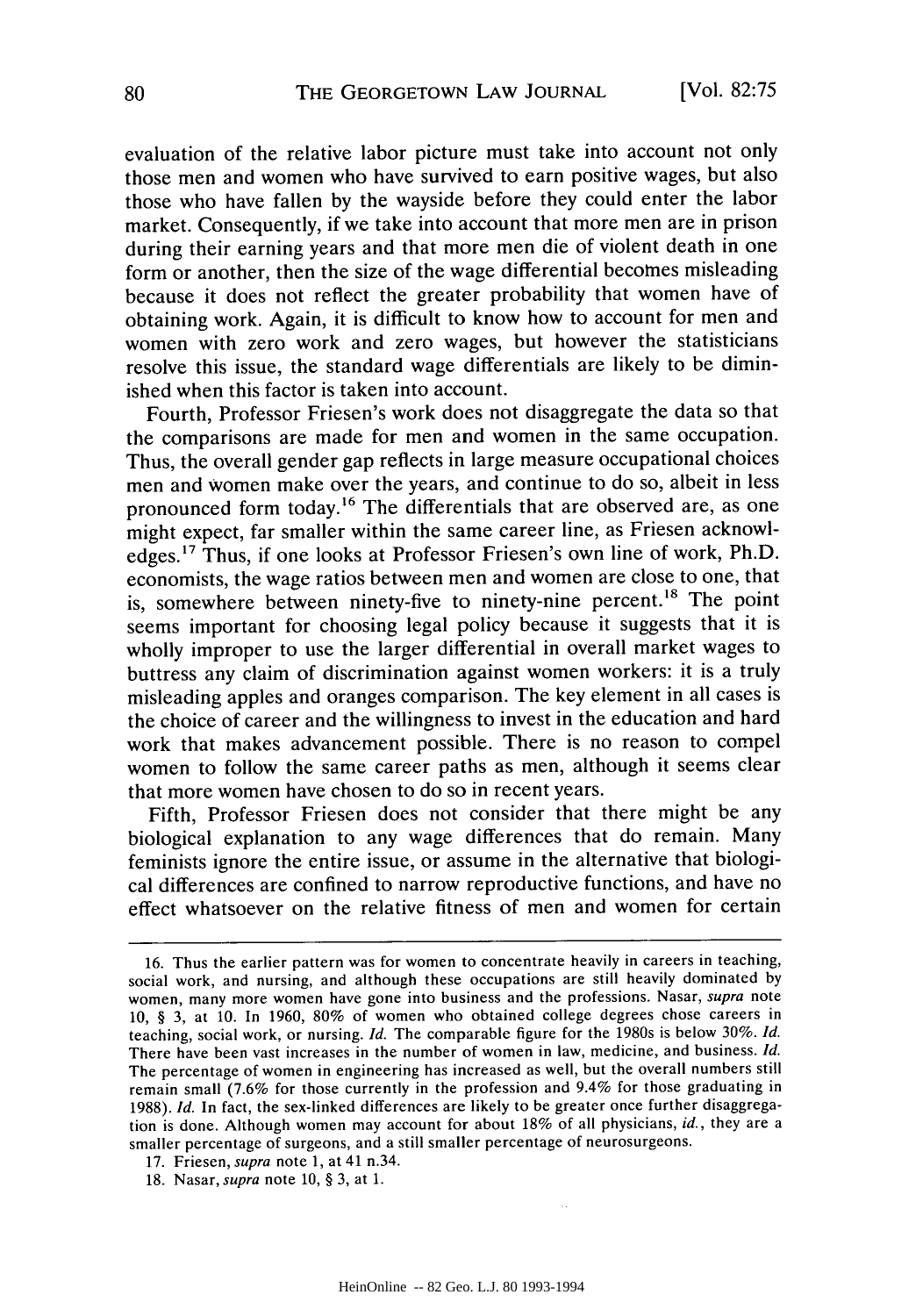**1993]**

jobs.<sup>19</sup> Professor Friesen seems to take this line, for she does not treat these biological differences as a source of earning differentials between men and women.<sup>20</sup> Yet at this point the official position seems to ignore male-female differences, not only for the obvious questions of strength and temperament, but also for other physiological, attitudinal, and behavioral differences.<sup>21</sup> The pressures of natural selection do not work only on physical differences, but also influence psychological and emotional processes as well. It is likely, for example, that more subtle measures, such as the taste and preferences for risk, are correlated with sex differences as well. $^{22}$ 

As a matter of politics, it is easy to belittle and to ignore these biological differences and the comparative advantages they create. But any systematic study of the problem must treat these issues as ones for scientific debate, not political conviction. It must be remembered, moreover, that any evidence of powerful social influences on occupational choice (which themselves could reflect, in part, biological pressures) is not the same as a denial of biological influences. Even though one can identify powerful social influences on behavior, it does not follow that these influences are exclusive, or that each young person presents a tabula rasa on which parents and other social institutions can write as they please. Both social and biological influences can coexist, and doubtless interact in unsus-

21. For an exhaustive summary, see generally Kingsley R. Browne, *Biology, Equality, and the Law: The Legal Significance of Biological Sex Differences,* 38 Sw. L.J. 617 (1984).

22. *See* Richard A. Epstein, *The Varieties of Self-Interest,* Soc. PHIL. & POL'Y, Autumn 1990, at 102. In brief, the argument turns on the different reproductive strategies for males and females, given the numerous sperm and the relatively few eggs. As each female can have only a limited number of offspring, her dominant strategy is to be selective in the males she accepts and not to take risks to become in some sense the dominant female. The efforts to achieve such dominance, however measured, are fraught with risks that promise limited additional returns, given that reproductive capacity is the critical restraint on the number of offspring. There is, therefore, an unfavorable risk-return ratio. For males, the opposite is true. A few males are sufficient to impregnate an entire female population, and competition among males for dominance has a far'higher yield than it does for females, as the reproductive payoffs are limited to those males who secure dominant positions. Male-to-male competition therefore has a far more important sorting function between successful and unsuccessful males. These forces are obviously limited by social pressures toward monogamy (an institution that tends to favor stronger females and weaker males). Also, other social institutions clearly intervene. But differential attitudes for risk still survive among other influences and may well account, at least in part, for the extensive differences in occupational choices made by men and women. There is no biological explanation that predicts identical behavior given the importance of male-female differences.

<sup>19.</sup> *See, e.g.,* **CYNTHIA** FUCHS **EPSTEIN, DECEPTIVE DISTINCTIONS: SEX, GENDER, AND** THE **SOCIAL** ORDER (1988). **1** have critiqued this literature in Richard A. Epstein, *Gender is for Nouns,* 41 **DEPAUL** L. REV. 981 (1992).

<sup>20.</sup> Thus, she gives three possible explanations for these differences. First, women are more likely to choose jobs that allow them greater flexibility of time between work and home. Second, women make smaller investments in their jobs because of their need to make greater commitments at home. And third, they select occupations for which planned interruptions are of relatively low cost. Friesen, *supra* note 1, at 37-43.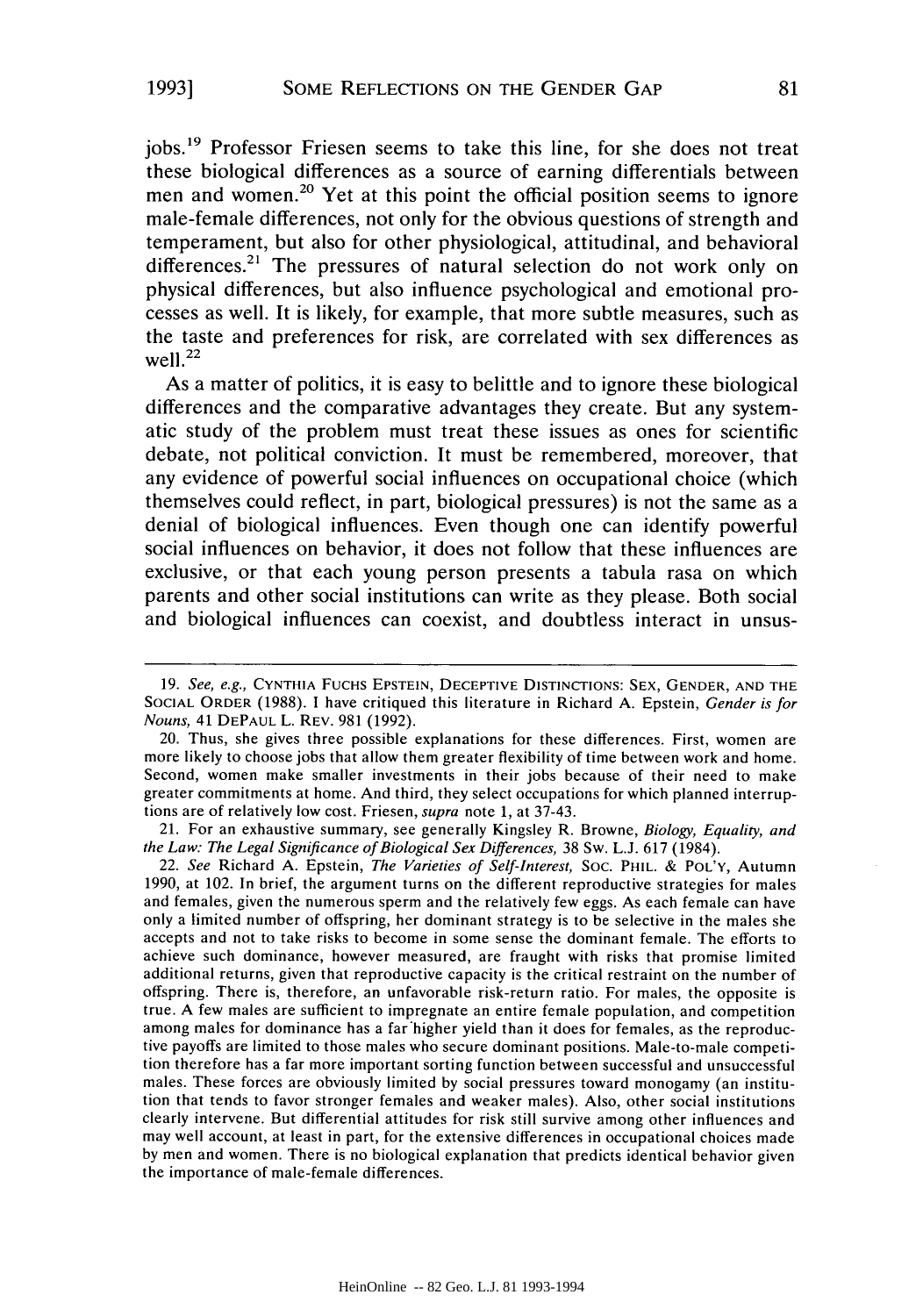pected ways. A comprehensive theory must engage this issue in a way in which Professor Friesen's paper does not.

# II. **REASONS** WHY **WAGE DIFFERENTIALS** MIGHT **CALL** FOR REDRESS

#### **A.** RESTRAINT **ON** ENTRY

The explanations for wage differentials developed in Part II are in a sense cumulative; that is, there is no reason to believe that any single factor fully explains the differential. Nor do these explanations preclude the possibility that some other unidentified factors might shrink the wage differential-or that still others might expand it. If, however, the concern is to identify some practice that might call for redress, what might that practice be? Professor Friesen does not articulate any account of justice that undergirds her condemnation of the current wage pattern. It is quite clear that she makes no claim of injustice under a libertarian theory, for she does not allege that the wage differences are achieved because there are formal barriers to entry by women into certain occupations. However common these barriers were one hundred or even fifty years ago, they have vanished today. Nor is it possible to show that women have been excluded from the market by the private use of force or by fraud, such as employer practices under Jim Crow, or that if these private practices did exist, that they could not be remedied by ordinary tort and contract law without resorting to antidiscrimination or comparable worth statutes.

There is a well-established theory that wage differentials will tend to erode by competition so long as entry is free.<sup>23</sup> That conclusion should lead Professor Friesen to opt for the removal of many forms of protective legislation-even that which is sex-neutral on its face-that as of late have given rise to suspicion among feminists: minimum' wage and maximum hours legislation are the two most obvious,  $24$  but I would add both comparable worth and antidiscrimination legislation. Even if some market segmentation by sex will survive free entry, there is much less theoretical reason to believe that wage differentials by sex will survive, absent some productivity difference between the groups.<sup>25</sup>

<sup>23.</sup> *See* FUCHS, *supra* note 8, at 35-38.

<sup>24.</sup> *See, e.g.,* Sylvia A. Law, *Rethinking Sex and the Constitution,* 132 U. PA. L. REV. 955 (1984).

<sup>25.</sup> *See* BECKER, *supra* note 8, at 57-58 (distinguishing between market segregation and market discrimination). In Forbidden Grounds, I seek to identify the efficiency reasons why we should not anticipate the complete elimination of discriminatory practices (by any group, white or black) in competitive markets. **EPSTEIN,** FORBIDDEN **GROUNDS,** *supra* note 13, at 59. The market should tend toward an equilibrium at which differences in wages are correlated with differences in output.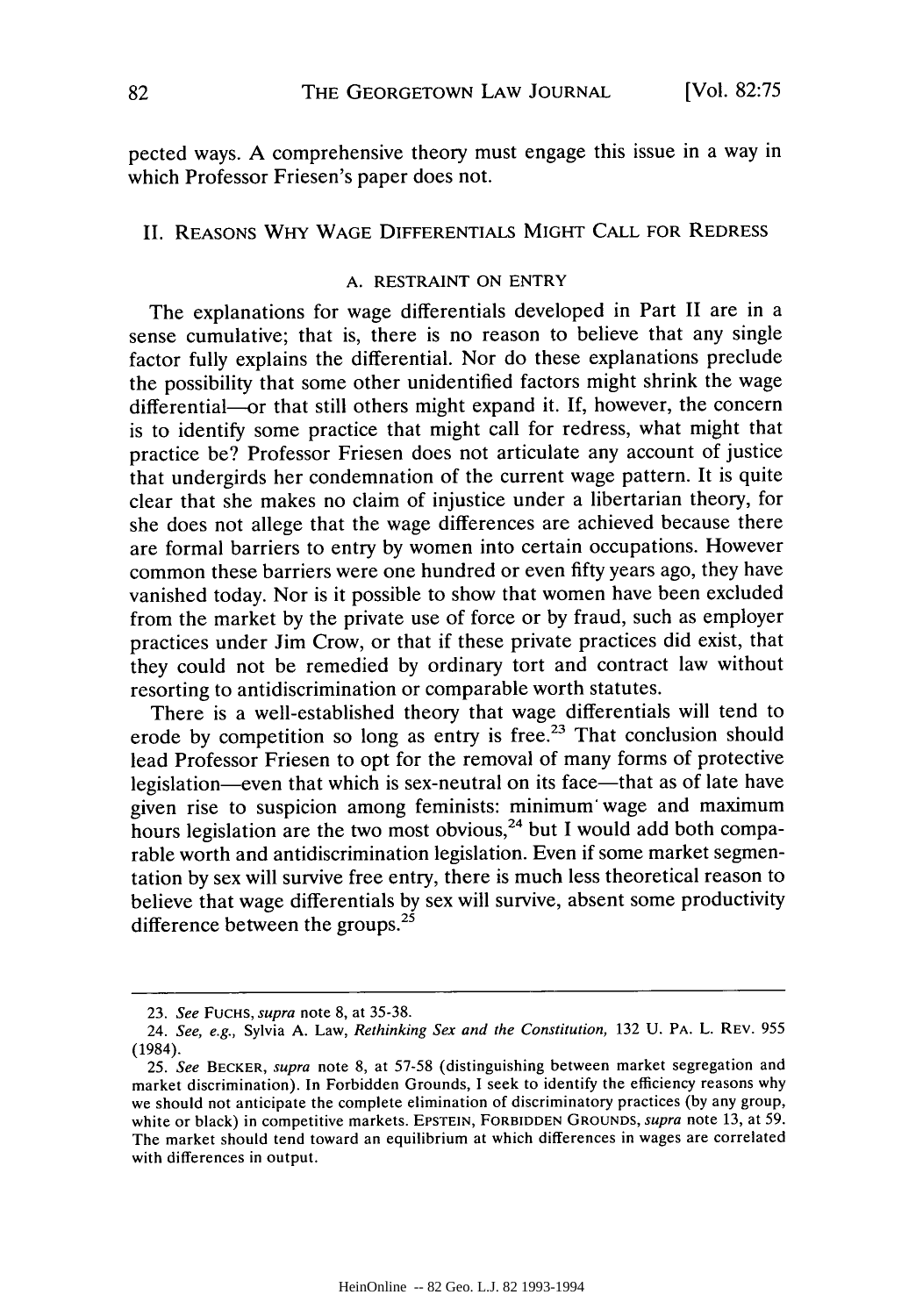#### B. **CUSTOMER AND** COWORKER PREJUDICE

Professor Friesen does revert to the common line that wage differentials between men and women could result from customer or coworker preferences.<sup>26</sup> Yet here the position bristles with irony. It is just these strong social preferences for women that account for the reverse discrimination that exists in so many lines of work, including academic work. Not an issue of the Chronicle of Higher Education goes by without advertisements that strongly encourage women to apply for key faculty or administrative positions. These ads do not represent some idle or ill-considered pattern of behavior. I do not think that there is any university today that does not give at least some covert preference to women in hiring. To be sure, these demands are not "naked preferences"; they rest on the belief that some level of diversity is good for the institution in question. But justification for a practice is not the same as a denial that it exists. There are today strong preferences to hire and promote women in most public and private institutions, often spurred and championed by women-practices that would have to be condemned if any sex-blind standard applied to the workforce. But the literal language and original intent of Title VII is happily violated each and every day. Professor Friesen writes as though these practices never take place.

In light of these systematic institutional preferences, it is no longer possible today to write and act as though the only persons who hold positions of power within the work force are men, or to write and act as though all employer or consumer preferences were dictated by men. To be sure, there are complex cross-currents, given the resentments to affirmative action that circulate and simmer just beneath the surface. But to write and speak as though discrimination cuts in only one direction is to be blind to official policies that exert enormous influence on employment markets. We cannot exclude the possibility that some of the closing of the gender gap is attributable to the rise in new forms of discrimination, not the elimination of old forms. And whatever our views on that subject, we cannot ignore the enormous transformation in the identity of market participants that dates from the last generation.

### **C.** COOPERATION **AND** BARGAINING

Professor Friesen, then, has not been able to identify any illicit social practice that results in the earnings differentials that she protests.<sup>27</sup> The

<sup>26.</sup> Friesen, *supra* note 1, at 33.

<sup>27.</sup> Friesen also relies on the invisibility thesis propounded by Paul Milgrom and Sharon Oster. Friesen, *supra* note 1, at 36-37 (citing Paul Milgrom & Sharon Oster, *Job Discrimination, Market Forces, and the Invisibility Hypothesis,* 102 Q.J. ECON. 453, 456 (1987) (proposing that "disadvantaged" workers-mainly women and minorities-are kept less visible, affect-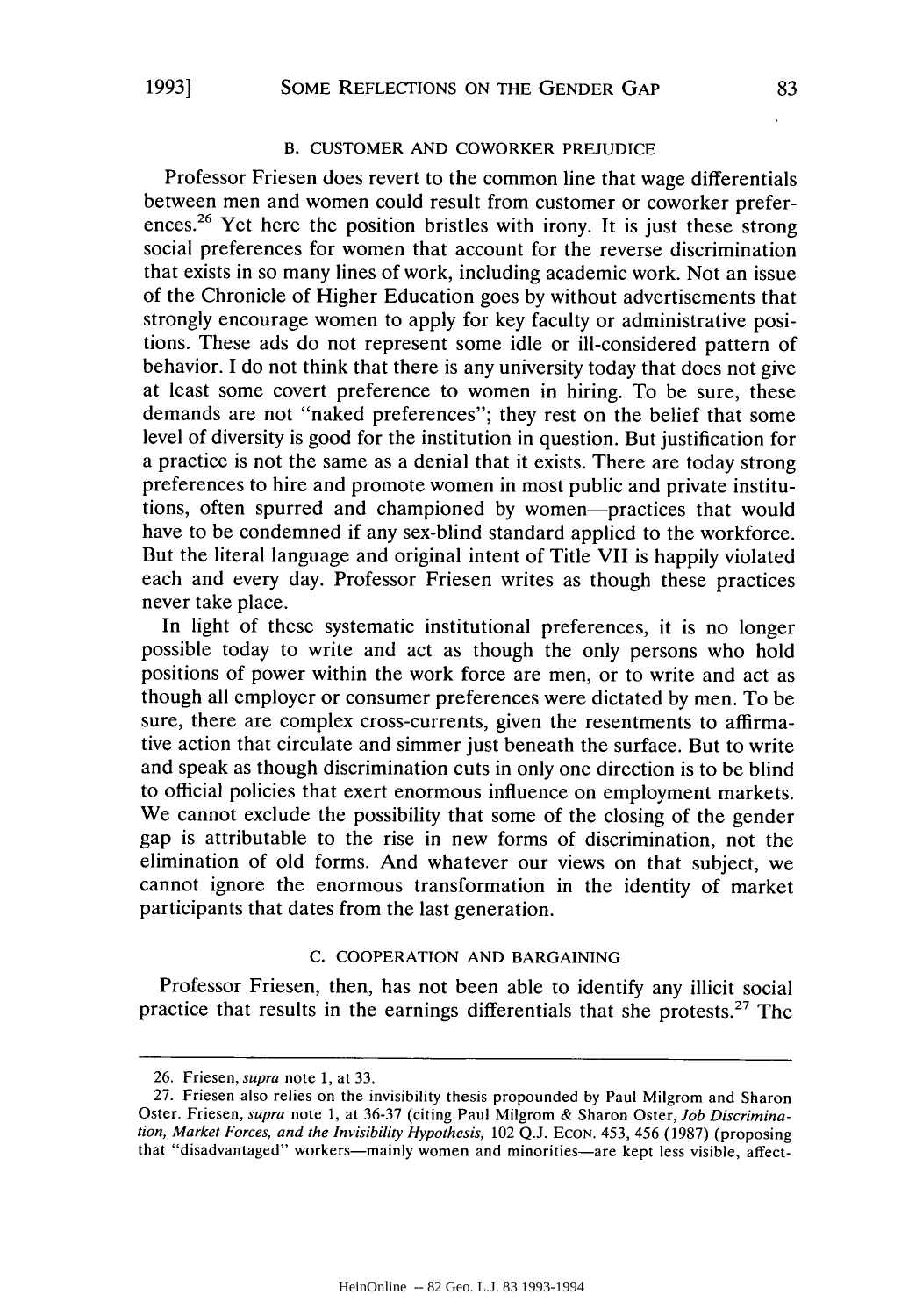question arises, whether it might be possible to invoke some other theory that explains the persistence of the gender gap. Modern legal and economic analysis devotes an extensive amount of effort to identify and figure out the recurrent patterns of market behavior. One instructive inquiry along that line is found in a recent article by Carol Rose, which invokes modern game theory in order to explain why sex differences might lead to problematic wage (or at least income) differentials.<sup>28</sup> Unlike Friesen's work, Rose attempts to build sex differences into her model and is not hostile to the idea that there may be some biological, or at least psychological, differences that lay behind these perceived sex differences.<sup>29</sup> Her task, then, is to explain why differences in basic attitude might account for the differences in wealth and wages between men and women.

Drawing on the work of Carol Gilligan and others,<sup>30</sup> Rose's key variable is that women are more cooperative than men, or at least have a perceived sense of cooperation that men lack. In her view, this attitudinal difference is deeply grounded and not some fad that comes and goes with the seasons. It is also a taste that is "another of those nonrational attitudinal factors that enable cooperation to begin."<sup>31</sup> But at the same time, the factor is said to place women at a serious comparative disadvantage to men, chiefly in the division of the gains that arise from profitable cooperative activity.32 In Rose's view, women are willing to take the first risky step in a cooperative venture, even though they might well be left holding the bag if cooperation is not reciprocated. In addition, in the interests of peace and goodwill, women are more likely to accept a smaller fraction of the pie. So women will not be *as much* better off than men.<sup>33</sup> The net effect is that men will receive greater returns for lower risk, and thus profit in a systematic fashion relative to women. There is today a largish literature that asks how to measure fairness in the distribution of cooperative surplus, and if women are regarded as being at a systematic disadvantage in that struggle, then some portion of the wage differential could be attributable to a form of exploitation that merits redress.

There are, however, very serious difficulties with Rose's account of

ing their potential for advancement and increased wages). I think that this line of argument is misguided for reasons set out in **EPSTEIN,** FORBIDDEN **GROUNDS,** supra note 13, at 38-40. If there are extra gains from hiring women, new entry should result in wages being bid up.

<sup>28.</sup> Carol M. Rose, *Women and Property: Gaining and Losing Ground,* 78 VA. L. REV. 421 (1992).

<sup>29.</sup> *Id.* at 428 (examining the different tastes for cooperation between men and women).

<sup>30.</sup> CAROL **GILLIGAN, IN A** DIFFERENT **VOICE** (1982); Deborah L. Rhode, *The "Woman's Point of View,"* 38 **J. LEGAL** EDUC. 39, 42-43 (1988); Robin West, *Jurisprudence and Gender,* 55 U. CHI. L. REV. 1, 13-42 (1988).

<sup>31.</sup> Rose, *supra* note 28, at 426.

<sup>32.</sup> For a discussion of these issues in the corporate context, see FRANK H. EASTERBROOK **& DANIEL** R. **FISCHEL,** THE **ECONOMIC STRUCTURE** OF CORPORATE LAW 118-24 (1990). **I** address these issues in RICHARD **A. EPSTEIN,** BARGAINING WITH THE STATE (1993).

<sup>33.</sup> Rose, *supra* note 28, at 429-30.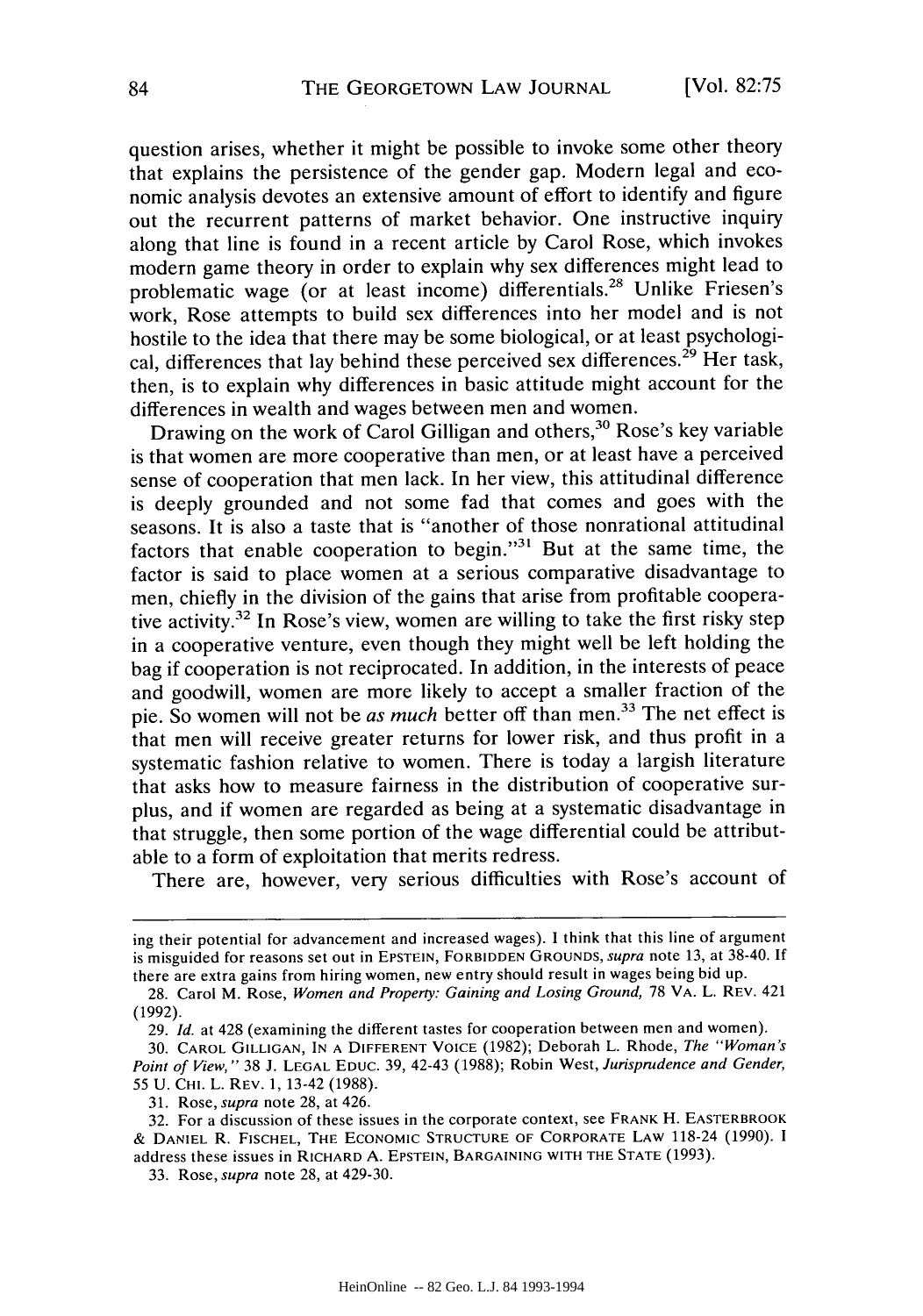income differentials. The most obvious point is that the difference between men and women surely refers at most to differences in the distributions of talents of each sex taken as a whole. It cannot be the case that all men are more aggressive in their pursuit of the cooperative surplus than all women. So extreme a position is no more sensible with respect to these matters than is a position that says that all men are taller and stronger than all women (age constant and so on). Substantial differences in group behavior does not imply that there is *no overlap* between the distributions of the two groups. And once that fact is recognized, it reduces the likelihood that cooperativeness (or indeed any other single factor) could explain the wage differential. But for the sake of discussion, it is useful, at least initially, to address Rose's model on the starkest version of the proposal, namely, that *all* women exhibit more cooperative characteristics than *all* men.

The first difficulty is whether Rose's account, even if accurate in its most extreme form, calls for any form of social intervention. On this score, her model of exploitation is consistent with the normal postulates of social welfare. There is no assertion that women are left *worse off* by the relevant bargains than they would have been if they had made no bargains at all. Thus, the wrong in question in these situations is not of the same stuff as the usual instances of force and fraud, when the challenged interaction is always a win-lose situation, and when the winner is the practitioner of either coercion or guile. Here, the situation is quite the opposite. There is no desire to stop the bargain from taking place, but only to secure some redistribution of its gains-a task that creates major administrative obstacles of its own, for although the existence of that surplus is easily postulated, after the fact its size and distribution is not easily observed or easily corrected by public action.

In addition, the size of the social surplus is heavily dependent on market structure. In a competitive situation, strong forces will always work to erode the surplus. Rose's problem is likely to be far more insistent when overt government barriers to entry create opportunities for monopoly profits. Ironically, those possibilities are often created by the protective regulation that Friesen endorses,<sup>34</sup> and which should be repealed in order to improve the overall operation of labor markets, regardless of any possible distributional effects. Even if Rose is correct in her prediction of the uneven division of cooperative surplus, it is unlikely that we have struck the mother lode of wage differentials between the sexes.

But the criticisms of Rose's point can be taken further to ask what kind of bargaining differential of cooperative surplus is necessary to account for the observed wage differentials across the sexes. Those financial differences are today in the order of twenty to thirty percent; hence, we can work backwards to ask what division of *surplus* is necessary to account for that

**1993]**

<sup>34.</sup> *Cf.* Friesen, *supra* note 1, at 66-68.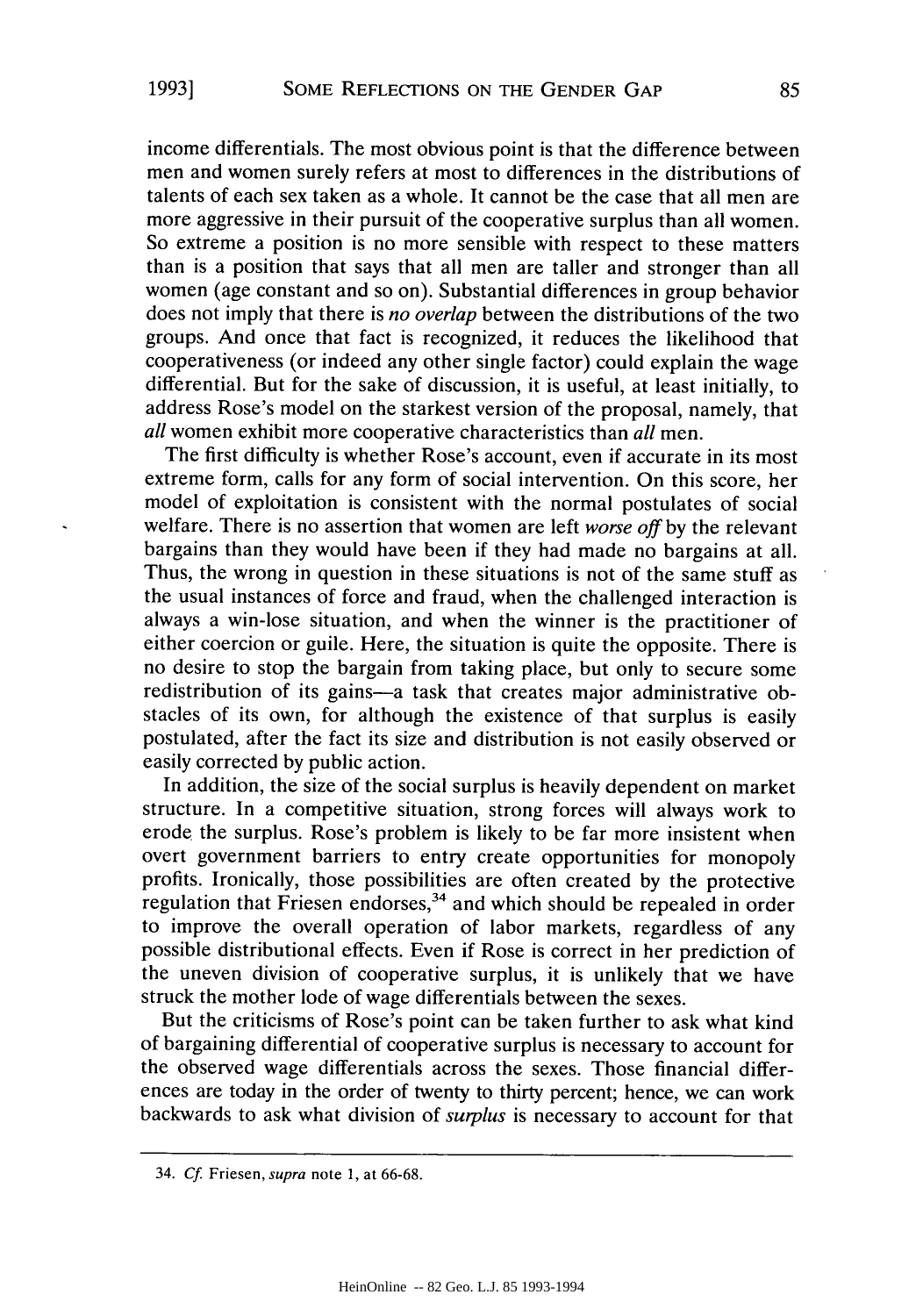differential in wages. Thus, if men and women each have reservation prices of 100, and a cooperative venture yields 250, then (as a first approximation) if the man got *all* the surplus, female wages would still be sixty-seven percent (100 to 150) of men's. To be sure, these numbers are picked out of the air, so that it is possible that the reservation wages of the female worker could have been lower and the amount of the surplus higher. But there are numerical limits to the extremes to which these models can be taken. Competitive forces establish the floor on wages, so that cooperative surplus cannot dwarf market wages. The distribution of the surplus must be sharply skewed to account for the observed differential. It is hard to believe that men could consistently do that well in negotiations with women.

The difficulties, however, run deeper, for Rose's cooperative thesis does not take into account the probability of making a deal in the first place. If one party is known to gobble up virtually all the cooperative surplus, then that party will find it difficult to attract deals. People anticipate getting some portion of the gain and will have a tendency to migrate to other individuals and transactions when they do not have to be ever watchful of their fair share of the gain. If women have the characteristics that Rose attributes to them, then they should be able to enter more deals or find jobs more easily than men. At this point it becomes an empirical question: whether the greater frequency of deals (or shorter periods of unemployment) offset the tendency to gain a larger share of the profits on any given transaction.

Here it is difficult to find any hard empirical evidence on the question, but there is some popular folklore that leads me to believe that the aggressive (male) strategy to appropriate surplus is precarious. Everyday moral language is filled with observations of why it is not appropriate to be "greedy" or to take "unfair advantage" of someone else's situation, or to be "a hog," or to "squeeze" a business associate. The implicit assumption in all these popular expressions is *not* that the victim of the unfair practice is left worse off with the deal than without: these charges are not concerned with the brutality of thieves and robbers. Rather, these expressions warn their listener that the winner in the transaction has taken so much of the surplus that people are well advised to avoid the person in future transactions. Success in business depends on the ability to induce people to come back to you for repeat business when they are free to go elsewhere. It is therefore unlikely that the wage or income differentials that Rose posits will come out of this process. Powerful reputational pressures limit the amount of surplus that any party would want to extract from trading partners. Although it is not possible to blithely assume an even division of the surplus across the board, it is even more improbable to assume that one type of player extracts the lion's share of the surplus across the board. As the share of surplus per transaction goes up, the number of transactions goes down.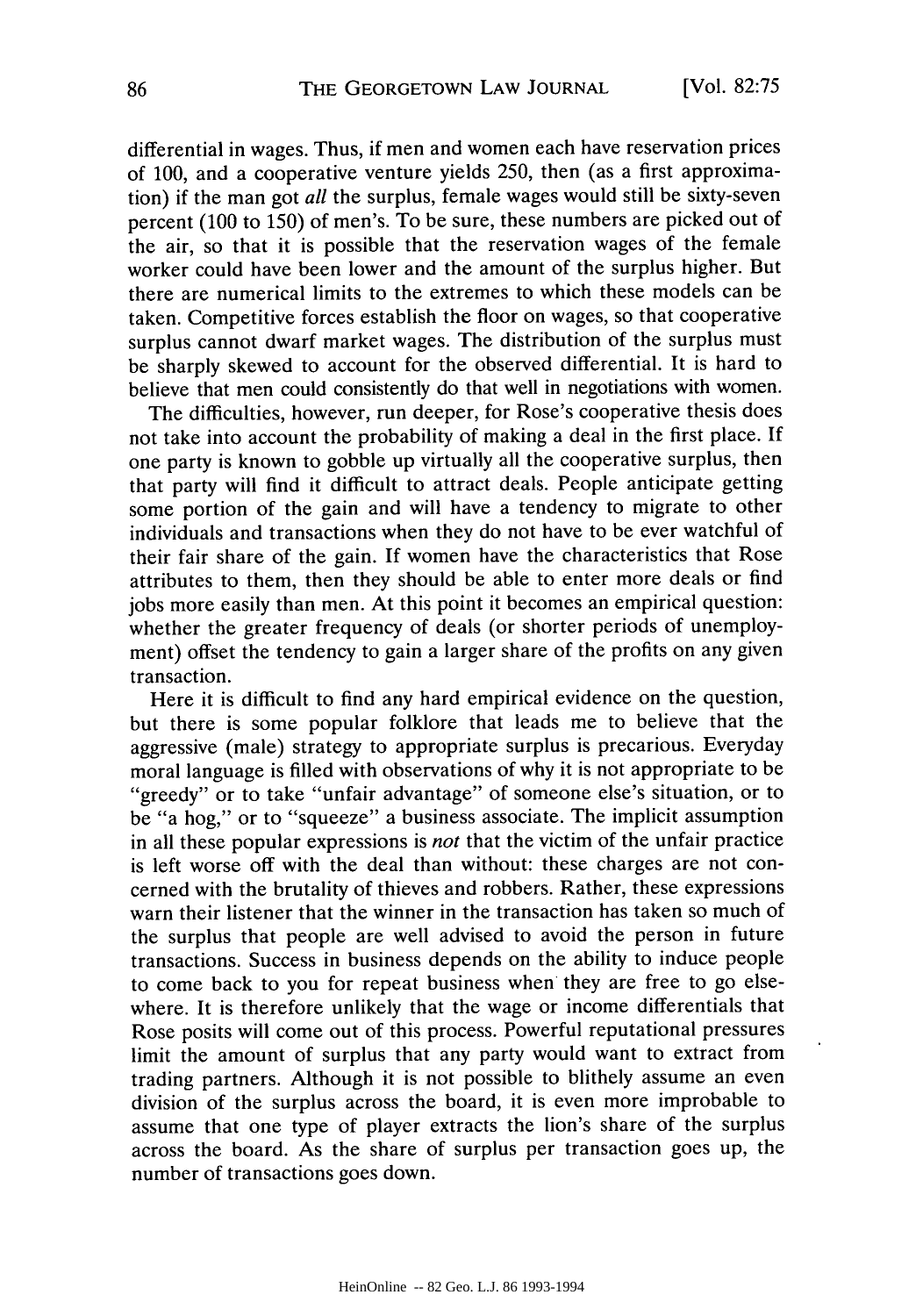A third problem compounds the first two. Rose's model presupposes an endless array of two-party contracts between one man and one woman. It does not ask whether the difference in propensities, assuming that these exist, would lead to a different sorting of trading partners. Thus, we would have to consider what division of the gains should be found when persons are free to pick their trading partners. What happens when (pursuant to the old boys' network) men trade with men, or women with women. Now like does business with like. The working assumption therefore should be that both groups have a bell-shaped distribution of surplus with the peak of each bell at its median point. Nonetheless, in principle we should observe two differences. First, the *variance* in the distribution of surplus is likely to be greater in the relatively high risk male-male games than it is in the low risk female-female games. Second, we should expect bargaining breakdown to occur at a higher rate in the male-male games, and the costs of reaching an agreement to be higher as well. Therefore, with market sorting, Rose's model seems to imply that women should have a higher income than men.

The point can be generalized. Within a competitive world, cooperative strategies within the firm yield competitive advantages outside the firm. More than one coach has told his players "there is no I in TEAM." More than one coach recognizes that cooperation within the team is an essential prerequisite for competitive power against rival teams. The critical virtue is to know who the competition is, and how to excel in an environment that allows you to bring out the best of those on your side. Therefore, to look at athletics or the market as hopelessly adversarial is to miss the genuine duality of sporting or business activity. There are good reasons why both the military and the corporate worlds like to have men and women who have participated in sports. Such people are able to cooperate and compete at the same time. It follows that Rose's effort to link major differences in income to differential attitudes towards surplus is doomed to failure. The more obvious explanations set out above in Part I seem to be far more persuasive, if only because they do not assume that men or women work at any serious systematic disadvantage with the other. Rather, the best view of the situation seems to be that there are important variations *within* the class of men and women and certain important variations *across* the class of men and women. The way in which these differences play out in a market place are likely to be beneficial, for individuals in markets seek to exploit their comparative advantage in voluntary exchange, which is as it ought to be.

It does not follow, however, that we cannot modify Rose's thesis ever so slightly to explain some of the differences in male-female earnings. Thus, as noted earlier, there is good biological reason to believe that men and women adopt different responses towards risk and uncertainty. Women tend to be more risk averse as a group than men. If that is the case, then